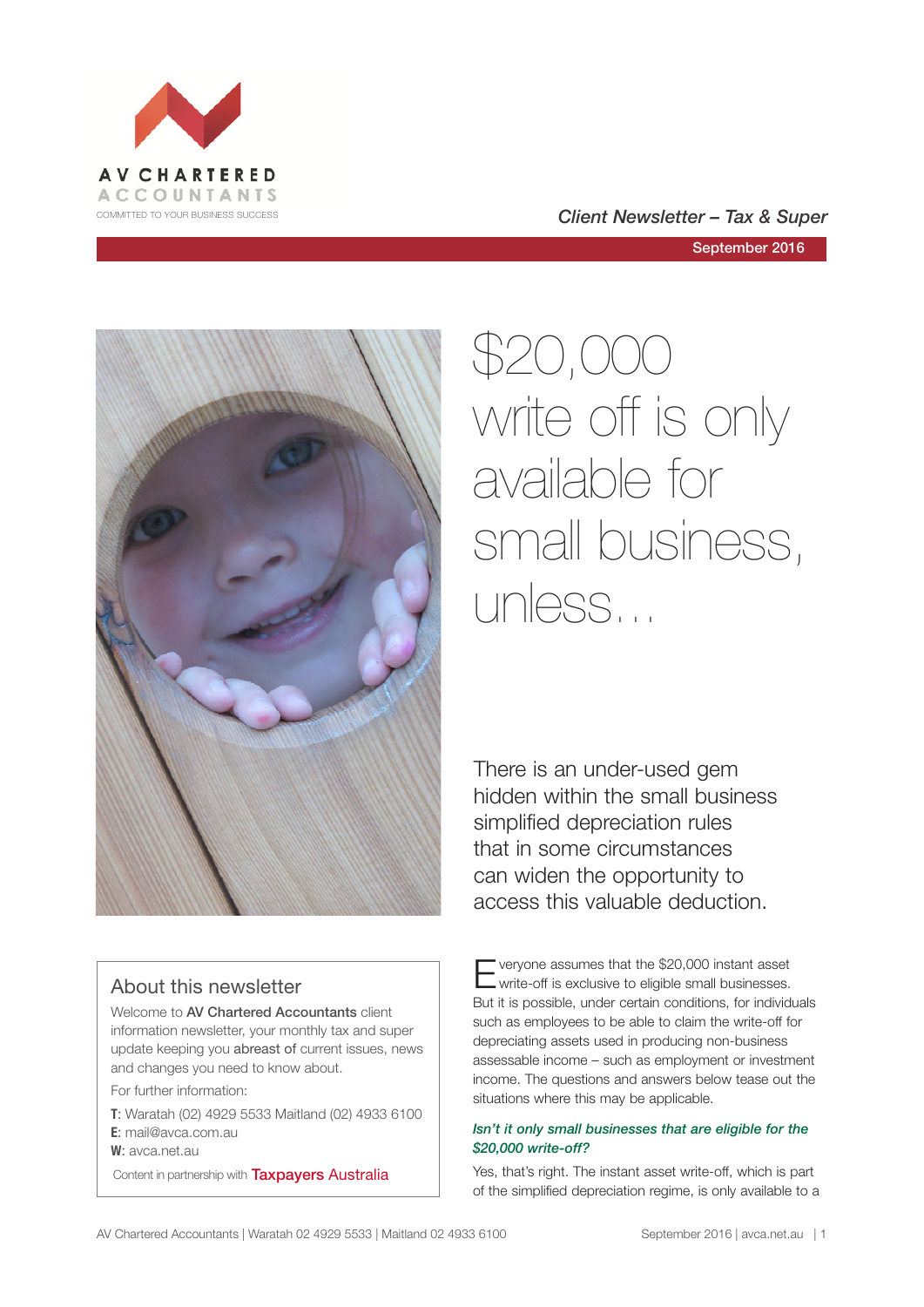#### \$20,000 write off extended ... *cont*

oner<br>ff as<br>they<br>small<br>ntity. Section of the taxpayer that is a "small business entity".<br>
An employee and taxpayer that is a "small business entity".<br>
Is eligible for a taxpayer is a small business entity if bough the taxpayer is a small business entit An employee is eligible for the write-off as long as they are also a small business entity.

A taxpayer is a small business entity if both of the following are satisfied:

- the taxpayer carries on a business in the current year, and
- the taxpayer's aggregated turnover was less than \$2 million for the previous year, or is likely to be less than \$2 million for the current year.

The legislation leaves no doubt that only a small business can utilise the write-off.

#### *So how can an employee claim the deduction?*

An employee taxpayer is eligible for the write-off as long as they are also a small business entity.

In other words, the individual's status as a small business entity allows them to use the \$20,000 write-off. The fact that the taxpayer is also an employee is not material.

#### *Isn't the \$20,000 write-off only for assets used in the small business?*

Actually, no. The law is more generous with regards to this.

The small business can deduct the cost of the asset for the income year in which it starts to use the asset, or has it installed ready to use, for a taxable purpose.

The law does not restrict the concept of a "taxable purpose" only to purposes related to the business that is carried on. In fact, the expression "taxable purpose" is defined in the capital allowances rules as a very broadly stated purpose – the purpose of producing assessable income.

Income from employment (salaries and wages, commissions, bonuses, allowances and so on) is generally assessable income. For that matter, most passive investment income (dividends, net rent, interest, net capital gains) is also assessable income.

Therefore, the cost of a depreciating asset can be immediately deducted in the year incurred if:

- the taxpayer is a small business entity
- the first element of the cost base (that is, the amount you paid for the asset) is less than \$20,000, and
- the asset is held for the purpose of producing any type of assessable income – whether the income is business, employment or investment income.

Where the asset is held only partially for an income-producing purpose, a corresponding proportion of the asset's cost will be deductible.

Remember that the instant write-off is only available if the total cost of the asset is less than \$20,000, and not just the taxable purpose portion of the cost.

# Case study

Rosaria "carries on a business" from home as a sole trader, and meets the conditions to qualify as a "small business entity" in relation to her business activities.

Rosaria is also employed part-time by a company as a member of its management team. Due to her family responsibilities and business activities, she works in the company's offices only two days a week. On the days when she is not in the office, she fulfils her duties from home.

During 2015-16, Rosaria purchased a new desktop computer for her home for \$5,000. Her records show that she uses the computer 70% for employment duties and 30% for personal purposes. She continues to use her old laptop for her home business activities. The new computer is not used for the home business at all.

In her 2015-16 tax return, Rosaria will be able to claim a total of \$3,500 for the new computer under the instant asset write-off (70% of \$5,000). Despite the fact that she does not use the computer in relation to her small business, she is eligible for the deduction because:

- she is a small business entity (in relation to her home business), and
- she holds the computer partly for a taxable purpose (being the purpose of deriving assessable income from employment).

# Small business entity pooling

The above commentary only looks at how the \$20,000 write-off can be applied to assets used for deriving non-business income – as long as the taxpayer is a small business entity by virtue of their business activities. The same analysis applies to the general small business pooling regime within the simplified depreciation system. That is, a small business entity taxpayer may pool assets held for a "taxable purpose".  $\blacksquare$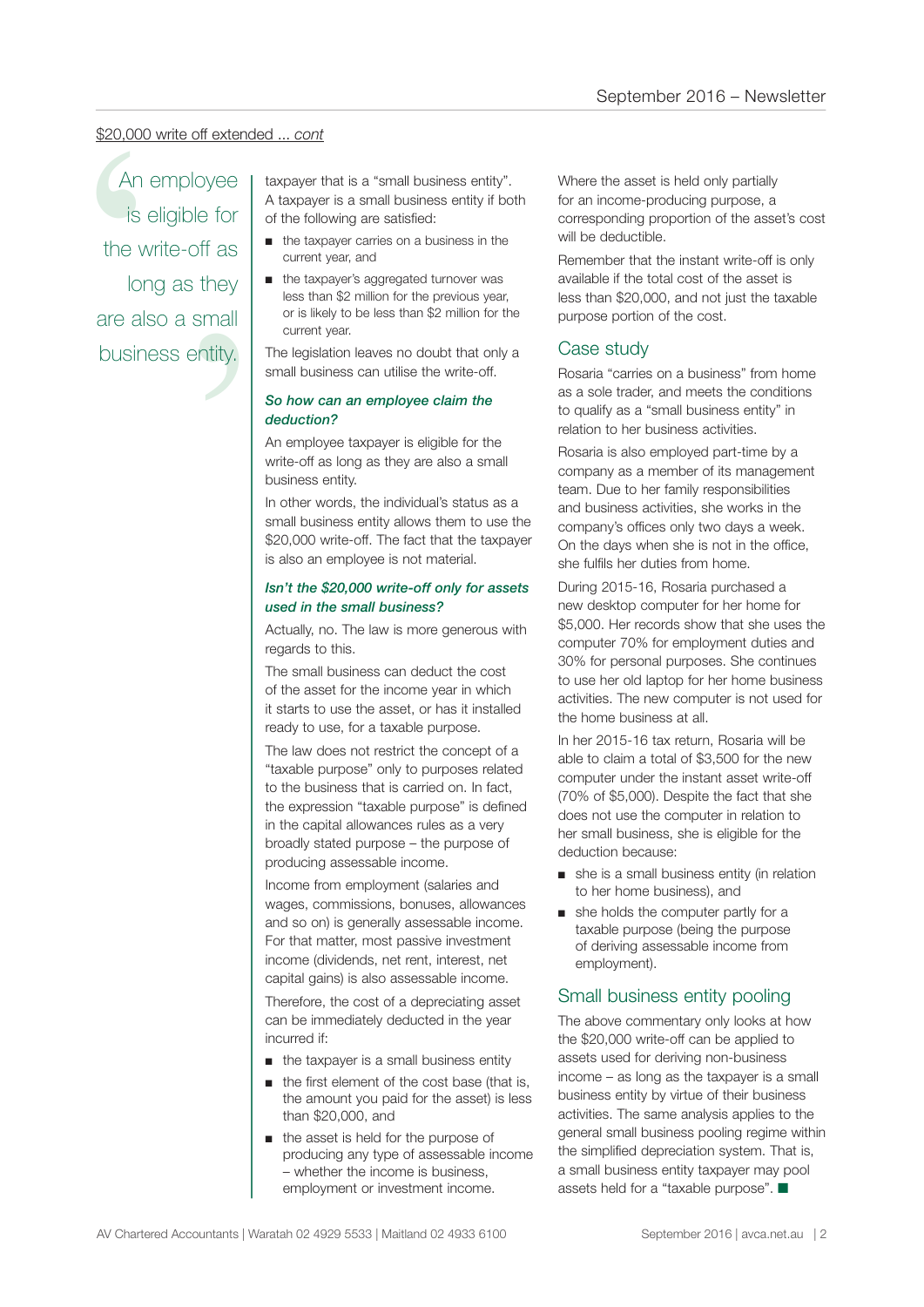# What types of legal expenses are allowable as tax deductions?

When a legal expense is incurred in relation to<br>
We the operation of a business for the purpose of producing assessable income, it is generally allowable as a deduction. Exceptions are when the legal fee is capital, domestic or private in nature, if it is specifically excluded by another section of income tax legislation, or is incurred in earning exempt and non-assessable nonexempt income.

For individuals incurring legal fees, the expense incurred would not be deductible unless there is a clear nexus with the expense being incurred in deriving assessable income (for example, in relation to an investment property). In other cases, the expense may be private in nature so a deduction would not be available in any case.

In addition, the following types of legal expenses are not deductible under the general deductibility provisions because they are of a capital or of a private nature. Instead they are made deductible under a specific provision in tax law:

- the preparation of an income tax return, the disputing of a tax assessment and the obtaining of professional tax advice
- the preparation of lease documents
- certain borrowing expenses, and
- certain mortgage discharge expenses.

Ask us if any of the above is relevant to your tax affairs. Other common legal expenses are considered below.

## Business lease expenses

The cost of preparing, registering and stamping a lease is deductible if the taxpayer is using or will use the property for earning assessable income. The lease payments themselves will be deductible under the general deduction rules, and are therefore subject to special prepayment rules (ask us for more information on this).

# Valuation expenses

If valuation fees are paid to help decide whether to buy a business, these are generally capital costs and not an allowable deduction. However if the valuation is used to support an application to borrow money for use in the business, those expenses can be claimed as borrowing costs immediately if under \$100 or over the life of the loan, or five years from the date of the loan, whichever is shorter.

# Fines and breaches of law

Deductions are specifically denied for fines or penalties (however described) that are imposed as a consequence of a breach of any Australian or foreign law. This rule does not apply to administratively imposed penalties such as general interest charge (which the ATO applies to unpaid tax liabilities) and penalties for underestimating GST instalments. However, while the fines and penalties may be specifically disallowed, the costs incurred in defending the action may be deductible.

## Evicting a tenant

A taxpayer may acquire premises (all or a portion of) that were leased to a tenant of the former owner. Any legal expenses incurred trying to evict the tenant will not be deductible. This expense becomes part of the cost of acquiring the property and a capital expense for income tax purposes. Arguably, the expense could form part of the "cost base" of the property, being expenditure of a capital nature incurred in establishing the taxpayer's title to, or a right over, the asset. Talk to us if this is relevant to your situation.

## EXPENSES THAT USUALLY CAN BE CLAIMED.

Circumstances where legal fees are usually deductible include:

- negotiating current employment contracts (including disputes) in respect of existing employment arrangements
- defending a wrongful dismissal action bought by former employees or directors
- defending a defamation action bought against a company board
- arbitration in settling disputes (depending on the facts)
- recovering misappropriated funds of the business
- opposing neighbourhood developments that are likely to adversely affect the taxpayer's business (depending on the facts of the case)
- evicting a rent-defaulting tenant (see above)
- recovering wages of an employee as a result of a dishonored cheque
- defending a libel action provided the case was directly related to comments in pursuit of the company's business
- pursuing claims for workers compensation, and
- defending the unauthorised use of trademarks (depending on the facts of the case). *(continued...)*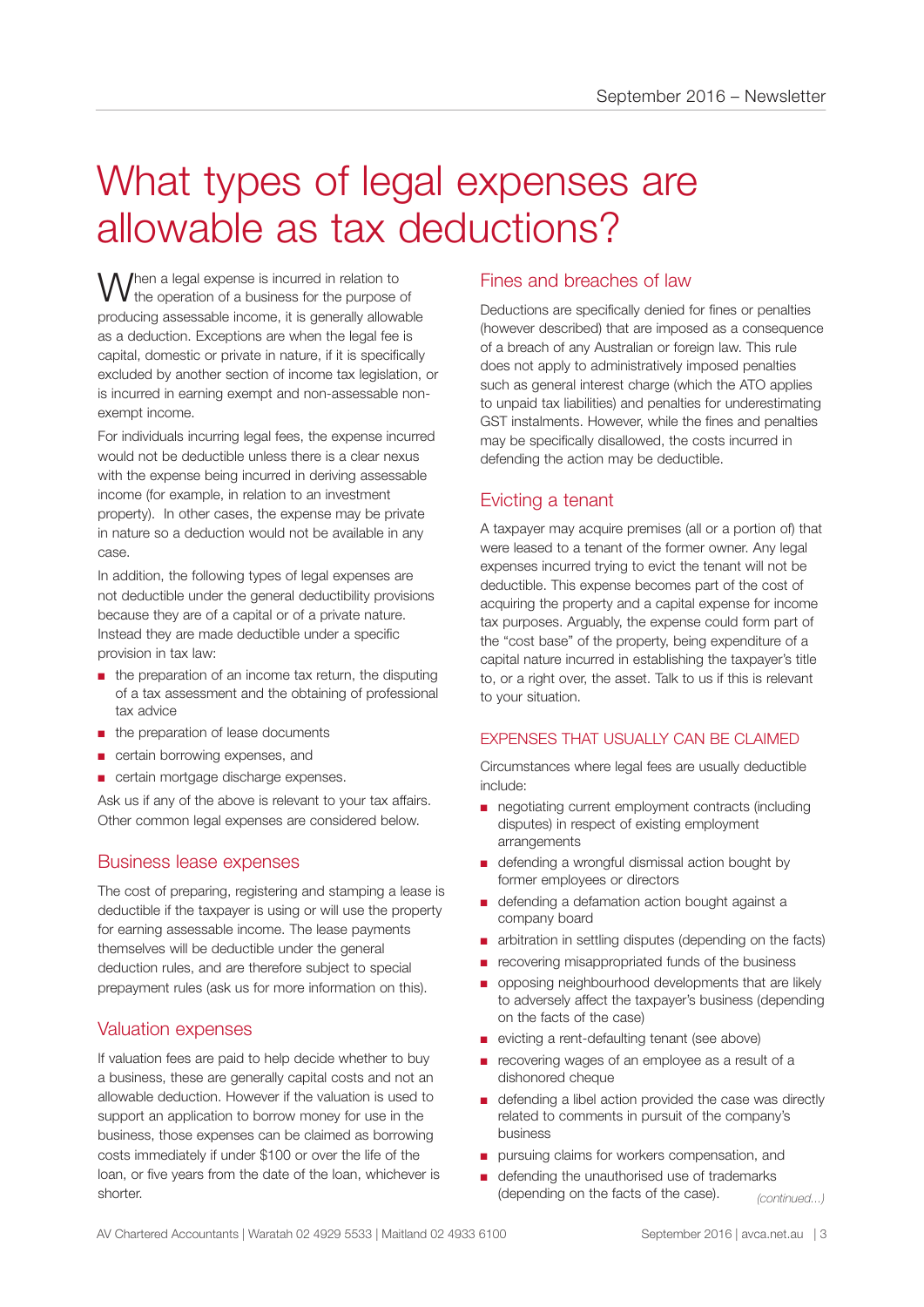#### Deductible legal expenses ... *cont*

#### LEGAL EXPENSES THAT CANNOT BE CLAIMED

Circumstances where legal fees are generally not deductible include:

- the cost of negotiating employment contracts with a new employer
- defending driving charges (regardless of whether the transgression occurred while driving on company business)
- eviction of a tenant whose term had expired
- defending charges of sexual harassment or racial vilification that occurred in the workplace
- resisting land resumption, rezoning or disputing the amount of compensation, and
- disputing a redundancy payout or seeking to increase the amount of any redundancy payout.

As can be seen, the task of determining whether a legal expense can be tricky – see this office if you require assistance.  $\blacksquare$ 

# *orrowed money to pay a business tax debt? Is the interest deductible?* It's a question that the ATO has been asked very infrequently, but after the *Bthird such request it decided to issue a ruling — which still stands.*<br>
It was about 1990 when the ATO was asked about the *private or domestic*

It was about 1990 when the ATO was asked about the tax deductibility of interest on a loan a business may have taken out to repay a tax debt.

It was the third time, according to ATO records, that the matter was raised. Of the two previous requests for clarification, one was made as far back as 1951 and the other even further back in time, in 1921.

The 1990 query resulted in the ATO issuing a taxation ruling to put the matter to bed, which has stood ever since. There are however curly caveats and conditions attached.

By way of background, the ATO admitted in its ruling that there were, and are, a number of "practical difficulties" associated with denying such a specific deduction for taxpayers carrying on a business. The difficulty goes right to the heart of the *Income Tax Assessment Act 1997* (ITAA97), although at the time of the ruling's issue some of the relevant sections were still in the *Income Tax Assessment Act 1936*.

Specifically, subsection 8-1(1) ITAA97 says: "You can deduct from your assessable income any loss or outgoing to the extent that it is incurred in gaining or producing your assessable income or it is necessarily incurred in carrying on a business for the purpose of gaining or producing your assessable income, except to the extent to which it is a loss or outgoing of capital, or of a capital,

private or domestic nature, or incurred in relation to the gaining or production of exempt income."

The "difficulties" the ATO refers to come about due to the fact that paying a tax debt is neither of a capital nature nor done to gain "exempt" income.

The above tax ruling says: "Where a taxpayer carries on a business for the purpose of gaining or producing assessable income and, in connection with the carrying on of that business, borrows money to pay income tax (whether to preserve the assets of the business, maximise the return on them, retain sufficient money to fund the business or otherwise) then it is considered that the interest incurred on those borrowings is a normal incident of conducting that business."

"That is, such an expense is an expense incurred in carrying on that business and hence qualifies for deduction under the second positive limb of subsection 8-1(1) of the act."

Care needs to be taken however, as the ruling would not apply to interest on borrowings that are not connected with the carrying on of a business for the purpose of producing assessable income.

Note that the ruling does not consider situations where individuals borrow to pay off a tax debt. In these cases, the ATO conforms that interest incurred by an individual on a loan to pay off a tax debt is not deductible.  $\blacksquare$ 

Information provided is of a general nature only, is not personal financial or investment advice, and we accept no responsibility for persons acting on information contained herein. Clients should not act solely on the basis of material contained in this document. We recommend that our formal advice be obtained before acting on the basis of the topics presented here. Liability limited by a scheme approved under professional standards legislation.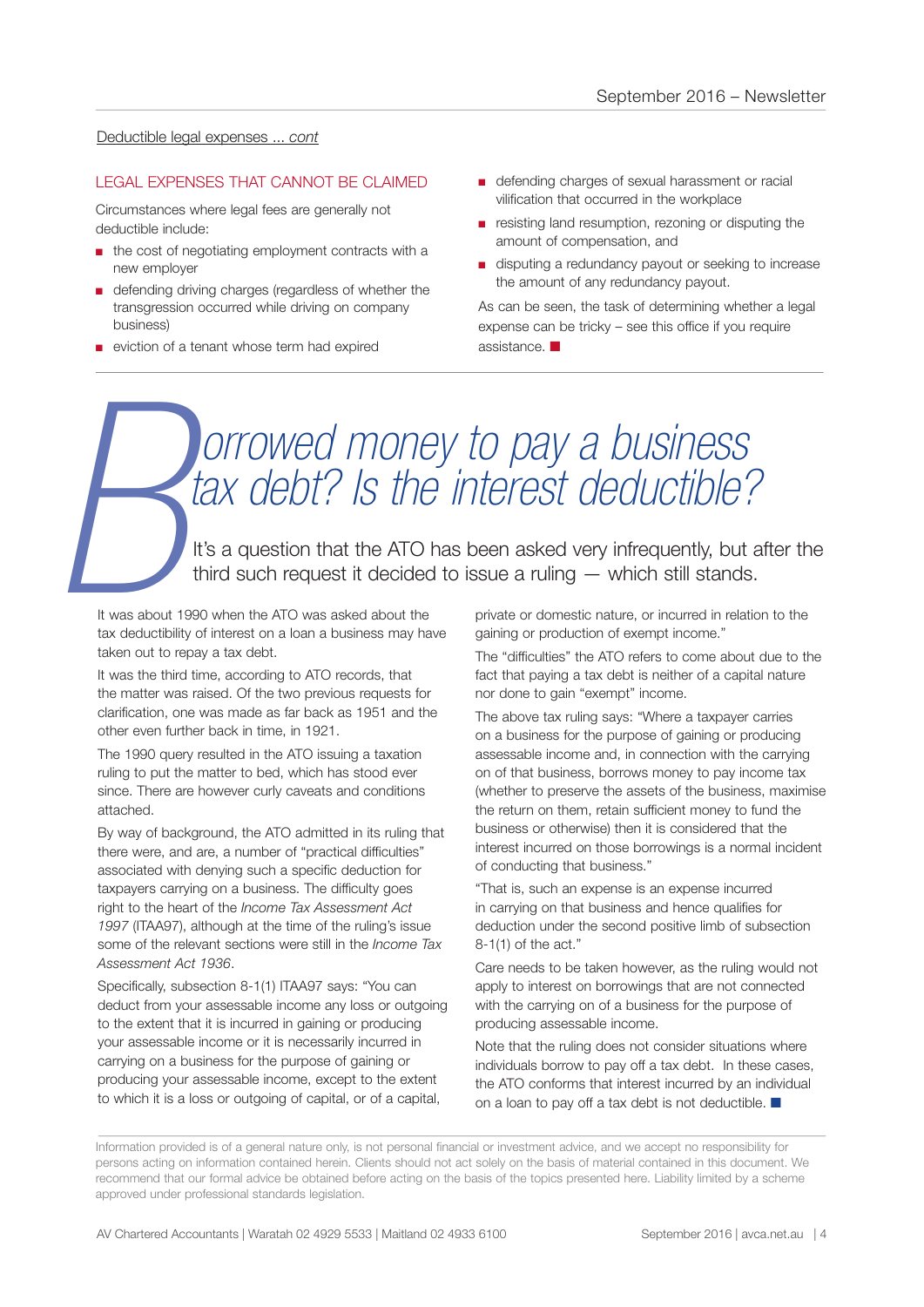# Setting up an SMSF: What you need to know

There are tempting tax incentives for<br>Australians to save for their retirement via the superannuation system, with an array of choice between superannuation funds that can manage your savings for you, but also the do-it-yourself option of a self-managed superannuation fund (SMSF).

Managing your own retirement savings however is a huge responsibility and one that should not be viewed lightly.

How you live and how comfortable your life will be when you're no longer earning an income will depend largely on your efforts of saving and the investment performance and management of your super fund. And while the hands-on aspect of setting yourself up with your own SMSF is a great way to take control of your retirement savings, this is not something that can be recommended for everyone.

There are strict rules and tangible risks to setting up an SMSF, but at the same time you can choose how to invest your fund's money as well as having greater flexibility over your investment choices.

With an SMSF, you are responsible you are the trustee of your own fund, you need to comply with the superannuation laws and regulations, and you wear the consequences of all your investment and compliance decisions.

The ATO asks all prospective SMSF trustees to consider the following aspects before deciding whether they should manage their own super.

# CONSIDER YOUR OPTIONS AND SEEK PROFESSIONAL ADVICE

Two thirds of Australia's pre-retiree population park their superannuation savings and direct their compulsory superannuation guarantee contributions (and any extra contributions) into a

large fund. These funds are pooled with the super of other members and professionally managed by the trustees of the fund.

If you set up an SMSF, you're very much in charge – you make the investment decisions for the fund and you are responsible for complying with the law. And one thing that larger APRA-regulated funds may have over SMSFs is a compensation scheme for fraud.

Deciding whether to take the SMSF route depends on your personal situation, and this is certainly one instance where professional advice and the pursuit of adequate due diligence is time and money well spent before deciding.

If you do decide to set up an SMSF, make sure it's for the right reason – saving for your retirement. Don't set up an SMSF to try and get early access to your super, or to buy a holiday house or sports car. The ATO's compliance (and penalty) regime has improved greatly since these sorts of stories were heard over the barbecue. These sorts of "investments" do not comply with superannuation law, and the ATO will come down hard on SMSFs toying with these activities.

# MAKE SURE YOU HAVE ENOUGH ASSETS, TIME AND SKILLS

You will need enough assets, time and skills to:

- **•** make investment decisions and formulate an investment strategy that you review regularly, and
- meet all your legal obligations as a trustee.

As an SMSF trustee, your main responsibility is to ensure you have invested your superannuation fund's money appropriately.

You will need to ask yourself if you are a confident and knowledgeable investor,

# $\bigcirc$

Don't set up an SMSF to try and get early access to your super, or to buy a holiday house or sports car. The ATO's compliance (and penalty) regime has improved greatly since these sorts of stories were heard over the barbecue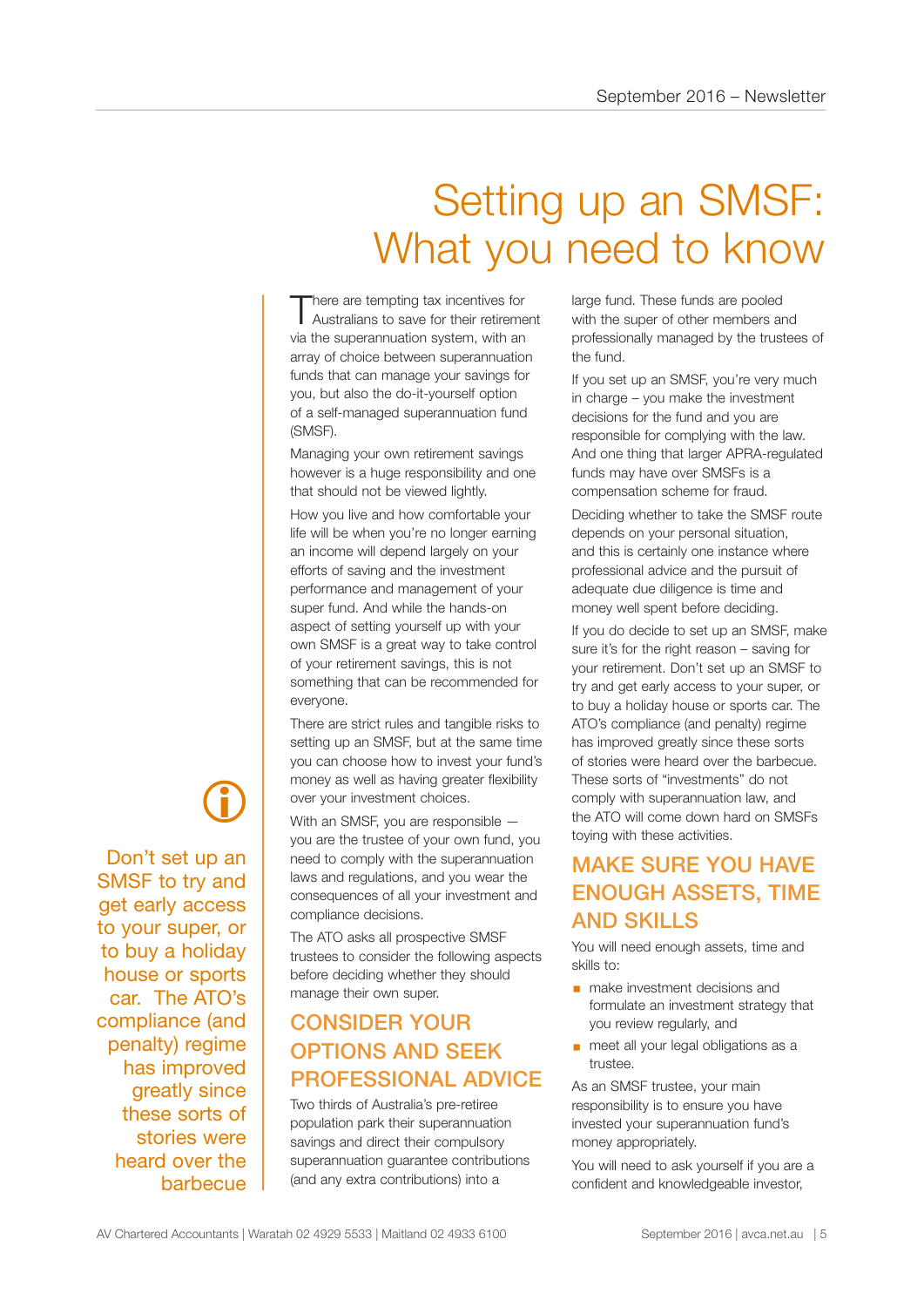#### Setting up an SMSF ... *cont*

# What skills will be needed?  $\bigcirc$

You will need enough assets, time and skills to make investment decisions and formulate an investment strategy (and review it regularly) and be able to meet all your legal obligations as a trustee.

and will the SMSF do as well as, or hopefully better than, other super funds after you've paid all costs? If you're not confident you can get a better result, there is always the option of a retail or industry super fund.

The cost of establishing and running an SMSF is contingent on the number of members in your fund (the law here rules that there can be no more than four members) and the complexity of the arrangements, the extent to which you make use of professional service firms (and remember, an annual independent audit is compulsory), and how much of your own time you will have to spend running your fund.

All SMSFs are also subject to an annual "supervisory levy" that is to be paid to the ATO, which is currently \$259 for the 2016-17 financial year (or \$518 for newly registered funds).

Time is another construct that is rarely talked about when considering SMSFs. It may take weeks or even months to set up an SMSF, depending on the institutions you are rolling over your incumbent super savings from.

Some of the steps involved in completing the setup of a new fund include applying for the fund's Australian Business Number (ABN) and tax file number (TFN), setting up a bank account for your fund, deciding on (and documenting) an investment strategy and keeping on top of all administration tasks.

The amount of time required to manage an SMSF differs from person to person. For instance, some trustees enjoy buying and selling shares, which requires frequent monitoring of the sharemarket.

Other trustees prefer to invest in assets that do not require such close attention, like investment properties. And remember, this office can always help you with the administrative tasks like record keeping and tax.

Don't forget – you will also be required to stay up-to-date with the relevant superannuation and tax laws, as well as other issues that will affect your fund, such as changes in interest rates and investment market conditions.

# UNDERSTAND THE RISKS AND LAWS

You will also need to think carefully about your investment options and how you plan to manage the associated risks.

 These include the objectives of the fund and considerations of the following:

- investment risk
- **the age of members, and**
- the impact of loss in the fund.

Avoid risking all your retirement savings in one or a few investments. By spreading your investments – in other words, diversifying — you can help control the total risk of your investment portfolio.

But spreading risk means investing not just in different stocks but also across different asset classes. Depending on the investment strategy in place, options might include cash accounts, term deposits, managed funds, listed Australian and international shares, listed property and direct property. That way, if one or more investments perform poorly, others may help cover those losses. Of course, seek financial advice if you need to learn more about diversification.

Super funds, including SMSFs, receive significant tax concessions as an incentive for members to save for their retirement. However, you need to follow the tax and superannuation laws to receive these concessions. And failing to toe the line can also result in significant penalties. These can be severe, ranging from \$900 (for not providing certain information to the ATO) to \$10,800 (for not notifying the ATO of "significant adverse events").

# THE SOLE PURPOSE TEST AND OTHER **OBLIGATIONS**

One obligation that every SMSF must meet is to pass the "sole purpose test", which basically means the fund is legally required to be maintained for the sole purpose of providing benefits to members on retirement, or to their dependants upon the member's death. Compliance with this is fundamental; straying from it can lead to severe penalties. *(continued...)*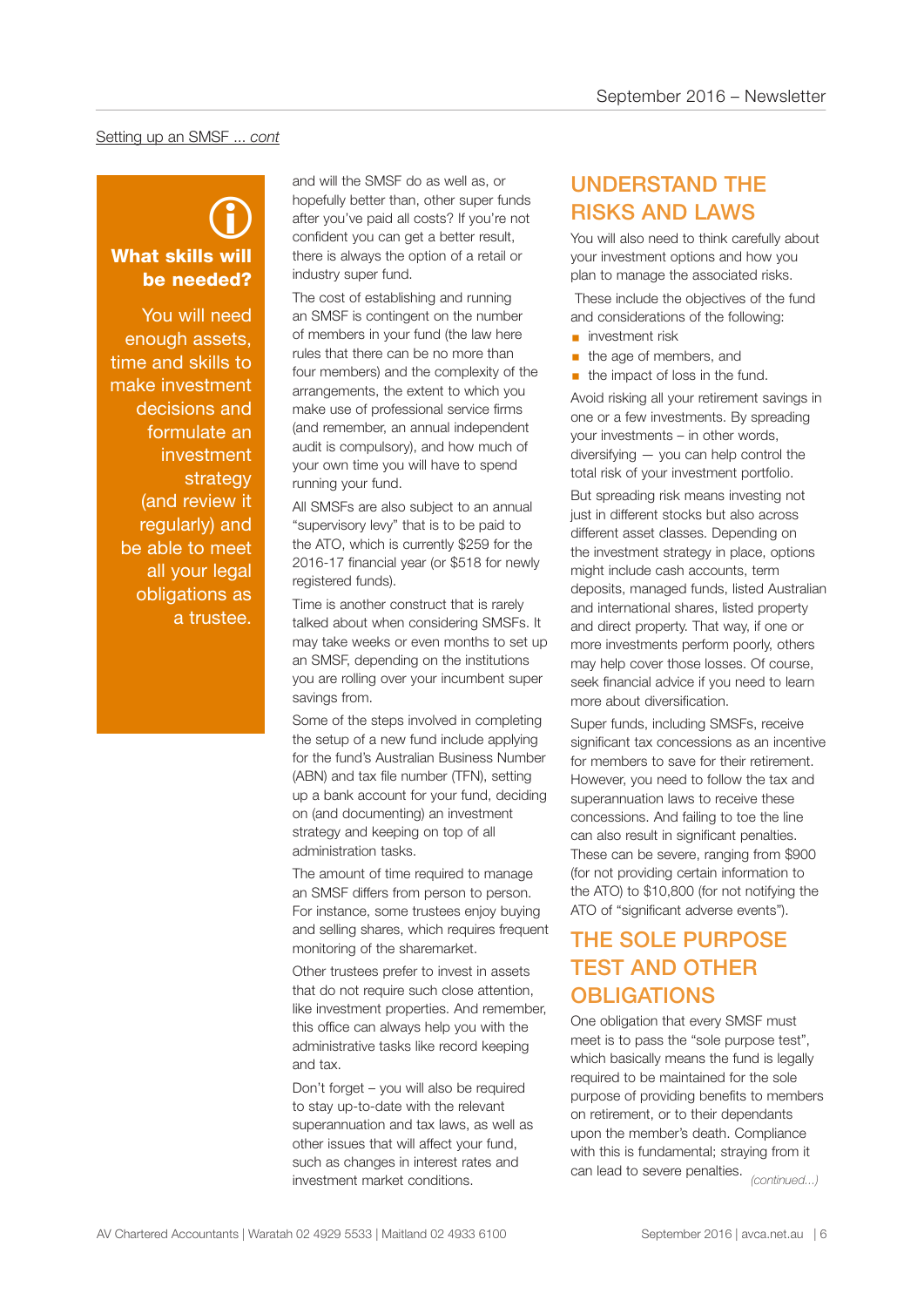Another essential role of an SMSF trustee is to keep proper and accurate tax and superannuation records. It is always a good idea to keep accurate records, including taking minutes from meetings, of all investment decisions, including why a particular investment was chosen and that all trustees agreed with the particular decision.

Additionally, you have a legal obligation to have your SMSF independently audited every year. The annual audit will require certain records to be made available, and you may also need to provide other records to the ATO to keep your fund compliant.

If you set up or join an SMSF, you will also need to consider having adequate insurance in case you pass away or are unable to work because of an illness or accident. As an SMSF trustee, you are required to consider insurance cover for fund members as part of the fund's investment strategy. However, it is not a requirement that such a policy be taken out. Life insurance can also be expensive compared to the large funds, which can buy group policies that enable them to offer insurance cover to members at a relatively low cost.

# TO 'SMSF' OR NOT TO 'SMSF'?

If you decide to set up an SMSF, you're legally responsible for all the decisions made, even if you get professional advice. Typically, an SMSF is suited for those who want greater control, but are also able to actively manage their investments while keeping up with the mandatory regulatory and compliance obligations.

Appropriate advice is highly advisable before taking the plunge. Being at the helm of an SMSF can be a very rewarding experience, and it offers innumerable benefits – from tax savings and greater estate planning certainty to more investment control and greater investment choices. Just be sure it is the option that is right for you.  $\Box$ 





# **When is refinancing loan interest deductible to a partnership?**

# About general law and tax law partnerships

A general law partnership is formed when two or more people (and up to, but no more than, 20 people) go into business together. Partnerships are generally set up so that all partners are equally responsible for the management of the business, but each also has liability for the debts that business may incur.

Tax law also provides for the notion of a "tax law partnership" – which occurs when individuals are in receipt of income jointly – such as an investment property.

See the next page for some facts about partnerships as a business structure.

# Typical financing scenario for general law partnerships

A typical scenario when launching a business based on a general law partnership structure sees each partner advance some capital to start up the enterprise. As the income years come and go, each partner takes a share of the profit and counts this as part of their personal assessable income for tax purposes.

However as the business becomes established, or better yet proves to be viable and becomes a successful operation, there is likely to come a time when its working capital — which had been financed from each partners' pocket can be refinanced through the partnership business borrowing funds. So would the interest costs be deductible to the partnership? *(continued...)*